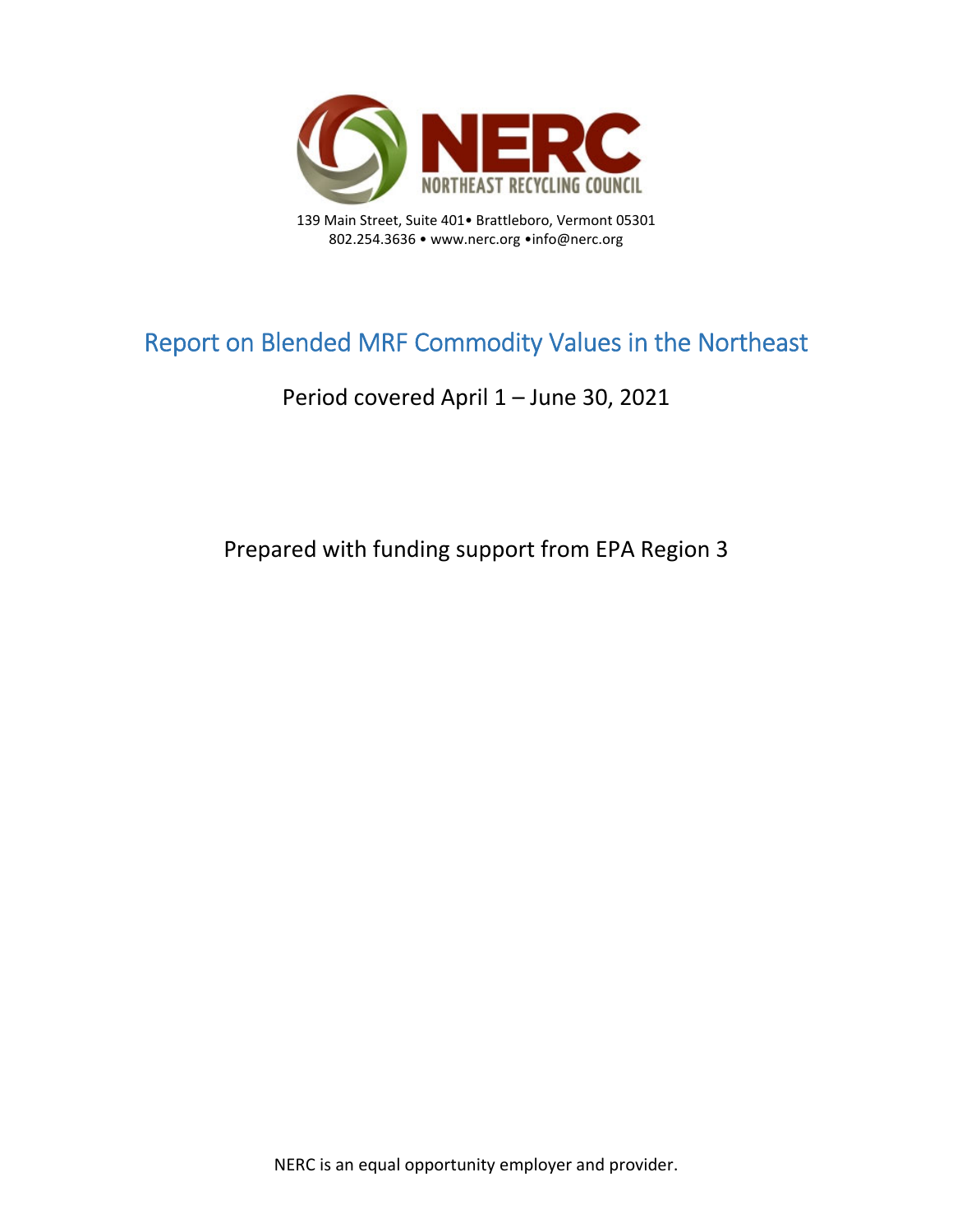## **Table of Contents**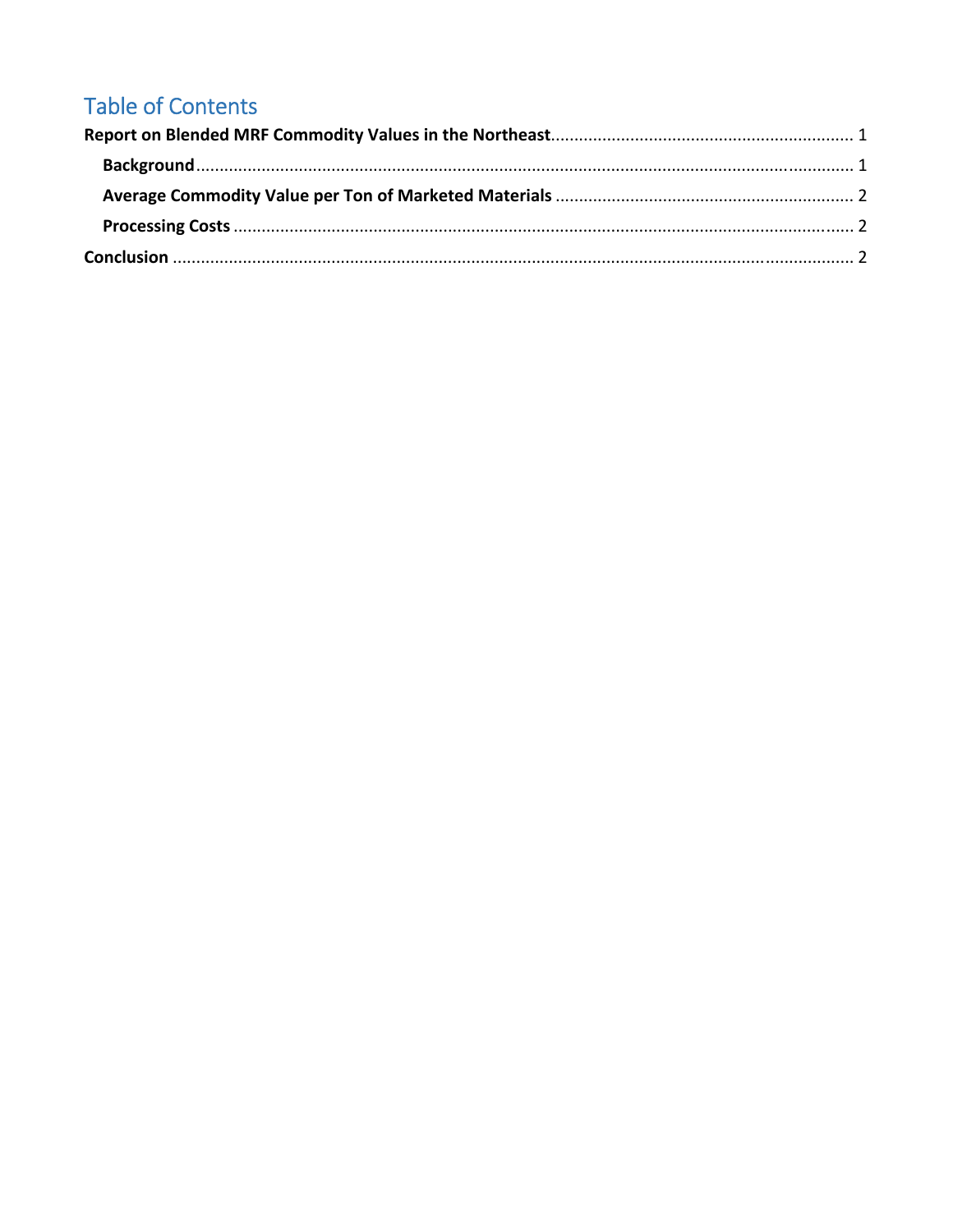### **Background**

The Northeast Recycling Council (NERC) supports recycling market development and opportunities for improvements in its 11‐state region: Connecticut, Delaware, Maine, Maryland, Massachusetts, New Hampshire, New Jersey, New York, Pennsylvania, Rhode Island, and Vermont.

In 2018, in partnership with the Northeast Waste Management Officials' Association (NEWMOA), we formed a *Regional Recycling Markets Development Committee*. The Committee determined that having information about the value of commodities processed by the region's Materials Recovery Facilities (MRFs)1 would be helpful for assessing regional market trends and to serve as an educational tool for promoting improved residential recycling and participation. The results have been invaluable to recyclers, MRFs, and also municipalities and state agencies.

This is the ninth report. The first report covered the period April – June 2019 and focused on NERC's 11‐state region. The scope of the participating states expanded in the first quarter of 2020 with the receipt of a grant from EPA Region 3. This report reflects information received from 16 MRFs in 10 states. Among respondents are single stream, dual stream, and source separated MRFs. The survey is conducted quarterly.

These survey results reflect the differing laws and collection options in the participating states. Five of the states have beverage container deposit laws. As a result, fewer glass bottles, PET bottles and aluminum cans are processed in MRFs in those states. Those MRFs are also likely to have less revenue from those recyclables. In addition, the report reflects a mix of single stream, dual stream and source separation to collect recyclables with single stream being the most common approach. The type of collection used will have an impact on MRF design and operation. Thus, the data from this report reflects the unique blend of facilities and statewide laws in the reporting states.

A special thank you to Robert (Max) Babits, RRS for providing technical support.

At no time will any individual company information be shared with anyone outside of NERC staff. No *participating facilities will be identified and no state‐specific data will be released.*

 $1$  MRFs are a facility that receives, separates and prepares recyclable materials from the public for marketing to processors and end‐user manufacturers.